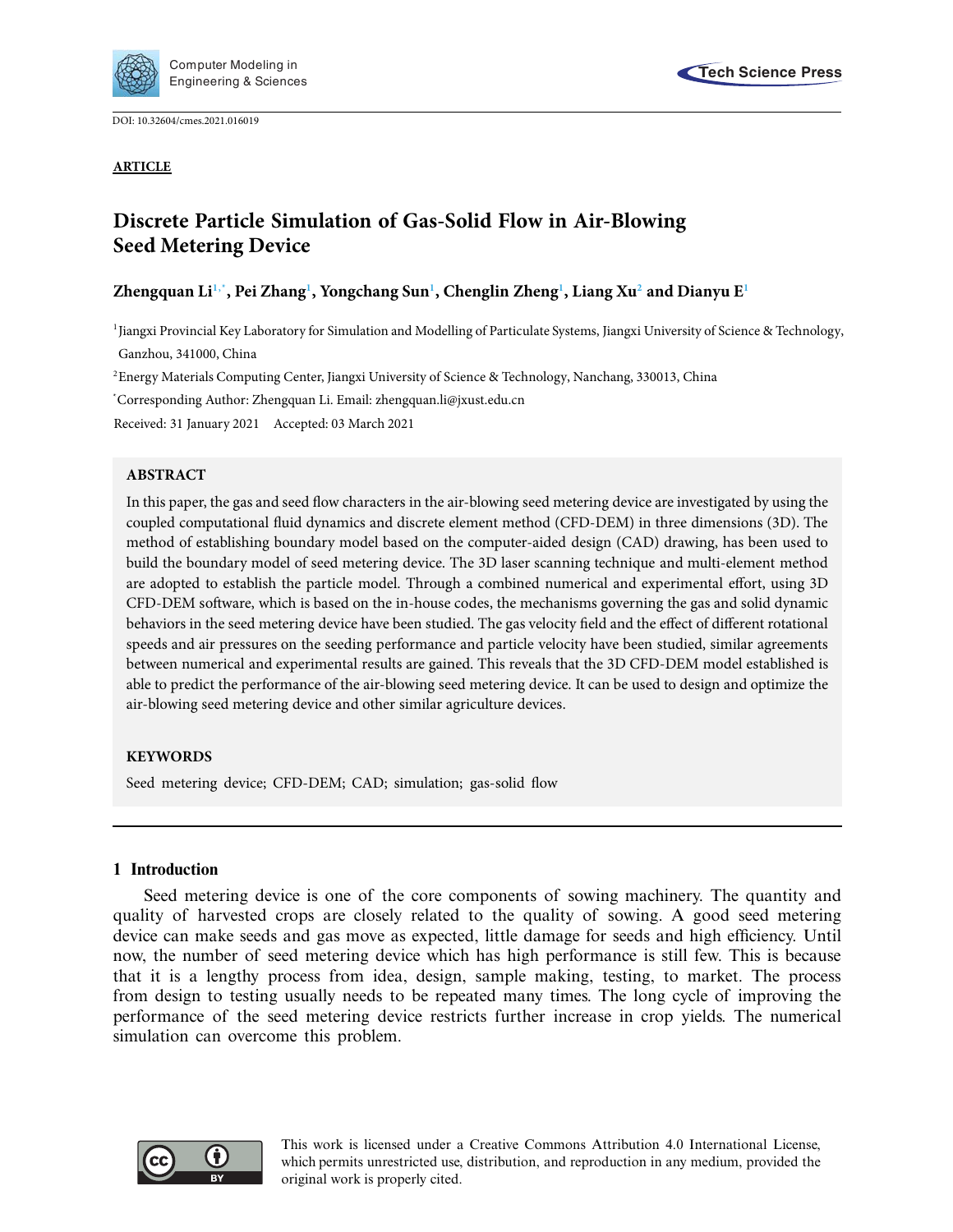Recent years, numerical approaches have become indispensable in studies on single-/multiphase flows. Discrete element methods (DEM) which developed initially by Cundall et al. [\[1\]](#page-12-0) was the first granular dynamics simulation technique published in the open literature. DEM has been extensively used in studies of various areas, such as particle packing, particle flows, and particle-fluid flow [\[2](#page-12-1)[–4\]](#page-12-2). For agriculture, there are many applications. A hybrid model of FEM and DEM has been developed for studying the flow velocities and stresses of a bulk solid material stored in and discharging from bins and silos [\[5\]](#page-12-3). Soybeans flowing down an inclined chute with a bumpy bottom was studied by using DEM with one improved tangential force-displacement model [\[6\]](#page-12-4). Soil deformation and resistance were studied by conducting a bar penetration test and the DEM simulation [\[7\]](#page-12-5). A 2D DEM model was developed for numerical simulation of the shaking separation of paddy and brown rice  $[8]$  $[8]$ . The soil loosening process when the soil is cut with a pendulum-type blade was studied by using DEM, and the dynamic behavior of soil was researched too [\[9\]](#page-12-7). The seed-solid contact characteristics were simulated using DEM, and the influence of soil particle stiffness and the press wheel was also studied [\[10\]](#page-12-8). The flow characteristics of black pepper seeds in a cryo-grinding system: a precooler and a grinder such as a hammer mill was investigated using DEM [\[11](#page-12-9)].

But it is important to note that in agricultural production, such as seeding  $[12,13]$  $[12,13]$  $[12,13]$ , cleaning & drying process, etc, there are not only collisions among particles, between particles and mechanical parts, but also particle-gas/fluid, particle-gas-fluid interactions under various conditions, even mass transfer and heat transfer. High-performance equipment should let particles, gas or fluid move as expected, little damage for particles. On this point, it is necessary to research the mechanisms governing particle-particle, particle-gas/fluid interactions at microscopic and macroscopic levels. With the development of the coupled discrete element method and computational fluid dynamics (CFD-DEM), a way out was found for this problem.

CFD-DEM has been widely used in numerous research areas, since it can be used to analyze the discontinuous movement of individual particles, as well as the continuous movement, such as the velocity fields and air pressure fields, etc. The most common applications are for industry, like the fluid bed  $[14-18]$  $[14-18]$ , impact pulveriser  $[19]$ , pneumatic conveying  $[20-22]$  $[20-22]$ , blast furnace  $[23-25]$  $[23-25]$ , cyclone separator [\[26](#page-13-6)], drying process [\[27\]](#page-13-7), etc. For agriculture, the related reports are still few. This is especially true for the application of 3D CFD-DEM.

In this paper, based on the air-blowing seed metering device and soybean seeds, the gas is treated as a continuous medium. The motion information of the gas phase is obtained through solving governing equations of the continuous medium. The soybean seeds are treated as the discrete medium. The movement of seeds and the interaction between seeds and gas are obtained through solving Newton's second and third laws of motion. The complex gas-solid two-phase flow in the air-blowing seed metering device is studied.

#### **2 Governing Equations**

In the CFD-DEM method  $[28]$ , the solid phase is treated as a discrete phase while the gas phase is treated as a continuum phase. The governing equations for solid phase are as follows:

$$
m_i \frac{d\mathbf{v}_i}{dt} = f_{pf,i} + \sum_{j=1}^{k_i} (f_{c,ij} + f_{d,ij}) + m_i \mathbf{g}
$$
 (1)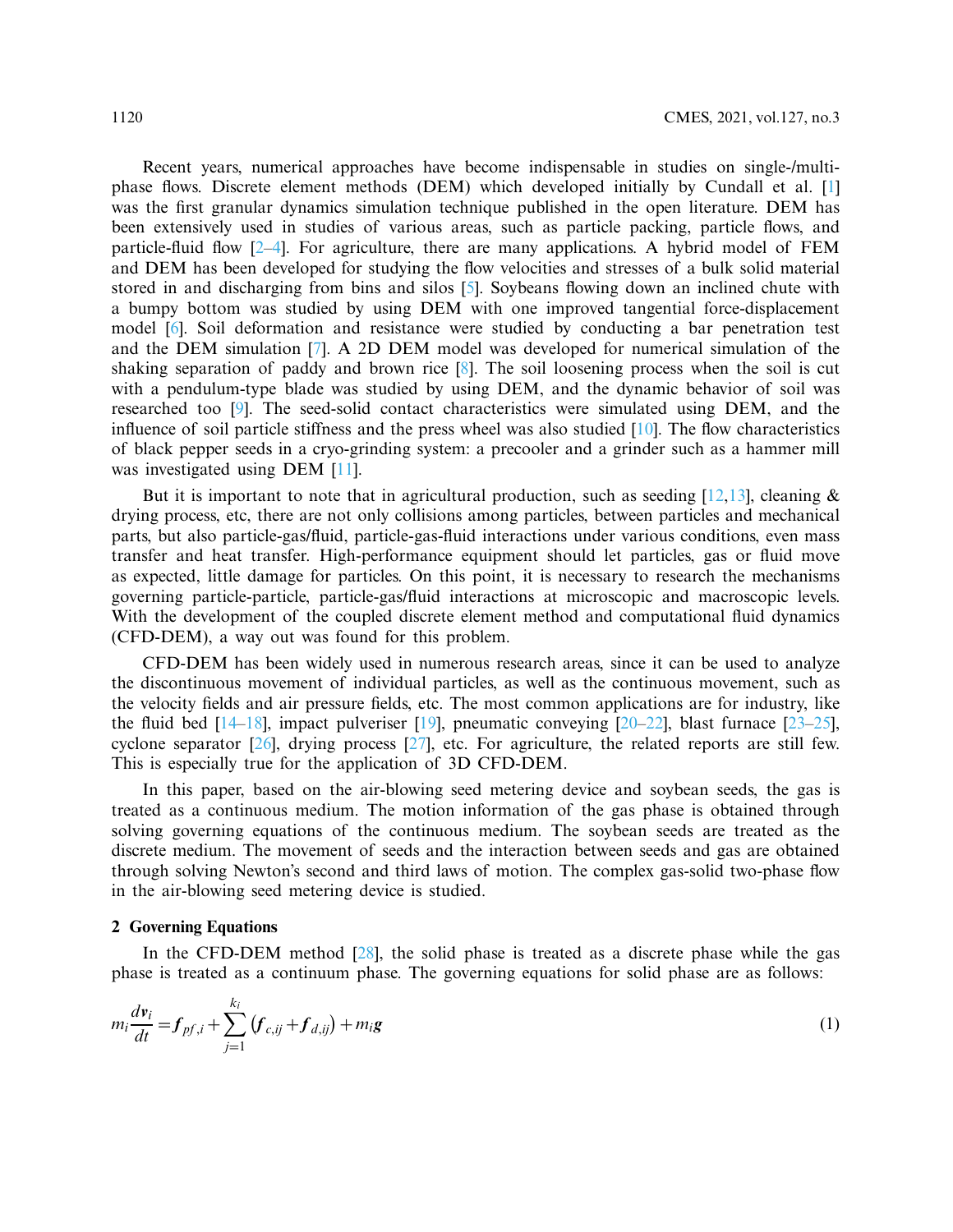and

$$
I_i \frac{d\omega_i}{dt} = \sum_{j=1}^{k_i} \left( T_{ij} + M_{ij} \right) \tag{2}
$$

where  $m_i$ ,  $I_i$ ,  $V_i$ , and  $\omega_i$  are, the mass, moment of inertia, translational and rotational velocities of particle *i*, respectively. The forces acting on solids are the gas-solids interaction force, **f***pf* ,*i*, inter-particle forces between particles *i* and *j*, which include the contact forces,  $f_{c,ij}$ , and viscous damping forces,  $f_{d,ij}$ , and the gravitational force,  $m_i$ g. In this model, the gas-solid interaction force includes viscous drag force  $(f_{d,i})$  and pressure gradient force  $(f_{pgf})$ . The inter-particle forces are summed over the  $k_i$  particles in contact with particle *i*. Torques,  $\mathbf{T}_{ij}$ , are generated by tangential forces and cause particle *i* to rotate, because the inter-particle forces act at the contact point between particles *i* and *j*, not at the particle center.  $M_{ij}$  is the rolling friction torque that opposes the rotation of the  $i_{th}$  particle.

The governing equations of gas phase are as follows:

$$
\frac{\partial \varepsilon}{\partial t} + \nabla \cdot (\varepsilon u) = 0 \tag{3}
$$

and

$$
\frac{\partial (\rho_f \epsilon \mathbf{u})}{\partial t} + \nabla \cdot (\rho_f \epsilon \mathbf{u} \mathbf{u}) = -\nabla \mathbf{p} - \mathbf{F}_{pf} + \nabla \cdot (\epsilon \tau) + \rho_f \epsilon \mathbf{g}
$$
(4)

where  $\varepsilon$ , **u** and *t* are, respectively, porosity, fluid velocity and time;  $\rho_f$ ,  $P$ ,  $\mathbf{F}_{pf}$ ,  $\tau$ , and **g** are the fluid density and pressure, volumetric particle-fluid interaction force  $(\mathbf{F}_{fp} = \sum_{i=1}^{k_c} \mathbf{f}_{pf,i}$ , where  $k_c$  is the number of particles in a CFD cell), fluid viscous stress tensor and acceleration due to gravity, respectively.

## **3 Simulation Conditions**

#### *3.1 Boundary Model*

To analyze the air-blowing seed metering device using CFD-DEM, the boundary model of the seed metering device should be established firstly. The air-blowing seed metering device is a relatively complicated mechanical part. How to build the boundary model of this kind of part has been deeply concerned.

There are three reported strategies [\[29\]](#page-13-9). The first one is based on continuous formulation [\[30\]](#page-13-10). For some simple mechanical parts, for instance, the cylinder, its boundary model can be established directly through a mathematical expression. The second one is based on an assemblage of particles, the size and the position of which are chosen to mimic as accurately as possible the boundary of the mechanical part [\[31\]](#page-13-11). The drawback of these two strategies is that it will be very difficult to build the boundary model if the boundary is very complicated. The third one is called the finite wall method [\[32\]](#page-13-12). The finite wall method is based on surface triangulation similar to that used in finite element surface representations. A triangulated surface is considered to be comprised of a number of rigid planar triangular wall elements connected at their vertices. Although this method is the most common method used to establish a complicated boundary model, there are still some drawbacks: 1) it is an approximate solution, the point of interaction and overlap between seed and boundary are approximate; 2) in order to raise the accuracy, the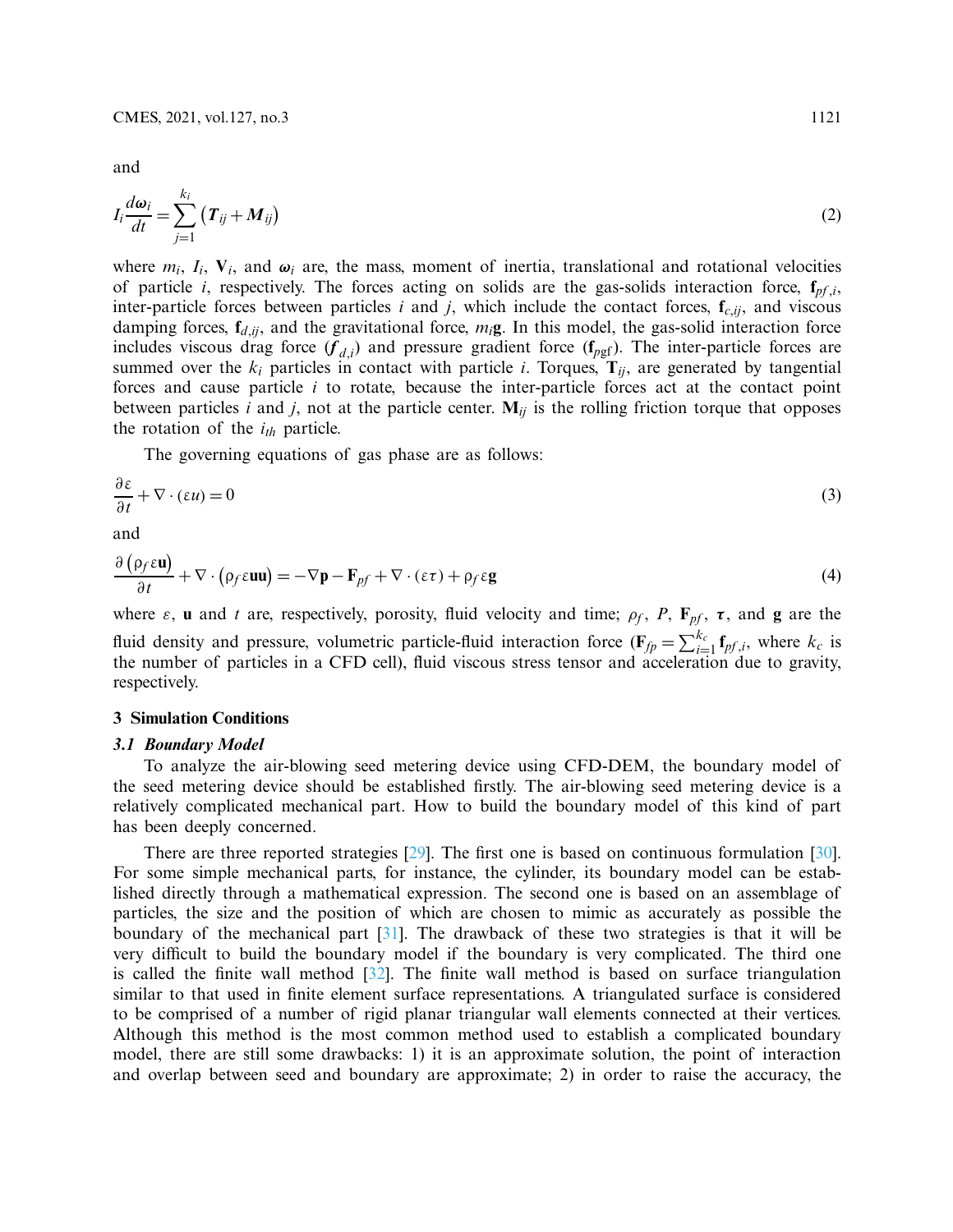boundary needs to be composed of thousands of small triangles, which increases the calculation work.

In this work, establishing boundary model based on its computer-aided design (CAD) drawing [\[33](#page-13-13)], is used. The boundary model is built through the following steps: 1) the 3D CAD design drawing  $(Fig. 1)$  of the seed metering device is made by CAD software; 2) the information of graphics elements in the CAD design drawing, such as the surface of flat, the surface of pillar or cylinder, etc., which contact with seeds or gas is read and saved into the database through the secondary development of CAD software; 3) the motion and material information for graphics elements are appended and save into the database; 4) the boundary model [\(Fig. 2\)](#page-3-1) is established based on the information in the database using self-made 3D DEM-CFD software.



<span id="page-3-0"></span>



<span id="page-3-1"></span>**Figure 2:** 3D DEM-CFD boundary model

#### *3.2 Seed Model*

The research on the method of establishing particle model has contributed to the development and use of the DEM simulation technique. With the development of particle models from discs and spheres, which Cundall et al. [\[1\]](#page-12-0) adopted to arbitrary shape at present, the application field of DEM has been extended from rock-mechanics to almost every aspect of industry and agriculture. For establishing a 3D particle model, the reported methods may be classified into three types. First are those using mathematical expression to establish relatively simple spherical or ellipsoidal particle models, or using super-quadrics for more complicated particle models [\[34\]](#page-13-14). The filling method or multi-element method [\[35](#page-13-15)] is the next one. Based on the shape of the particle, the particle models are made up of a cluster of spheres with different or equal radius [\[36\]](#page-13-16) or overlapped spheres. The third method is similar to the finite wall method, which is used to establish a boundary model. The shape of a particle is composed of thousands of small triangles [\[37\]](#page-13-17).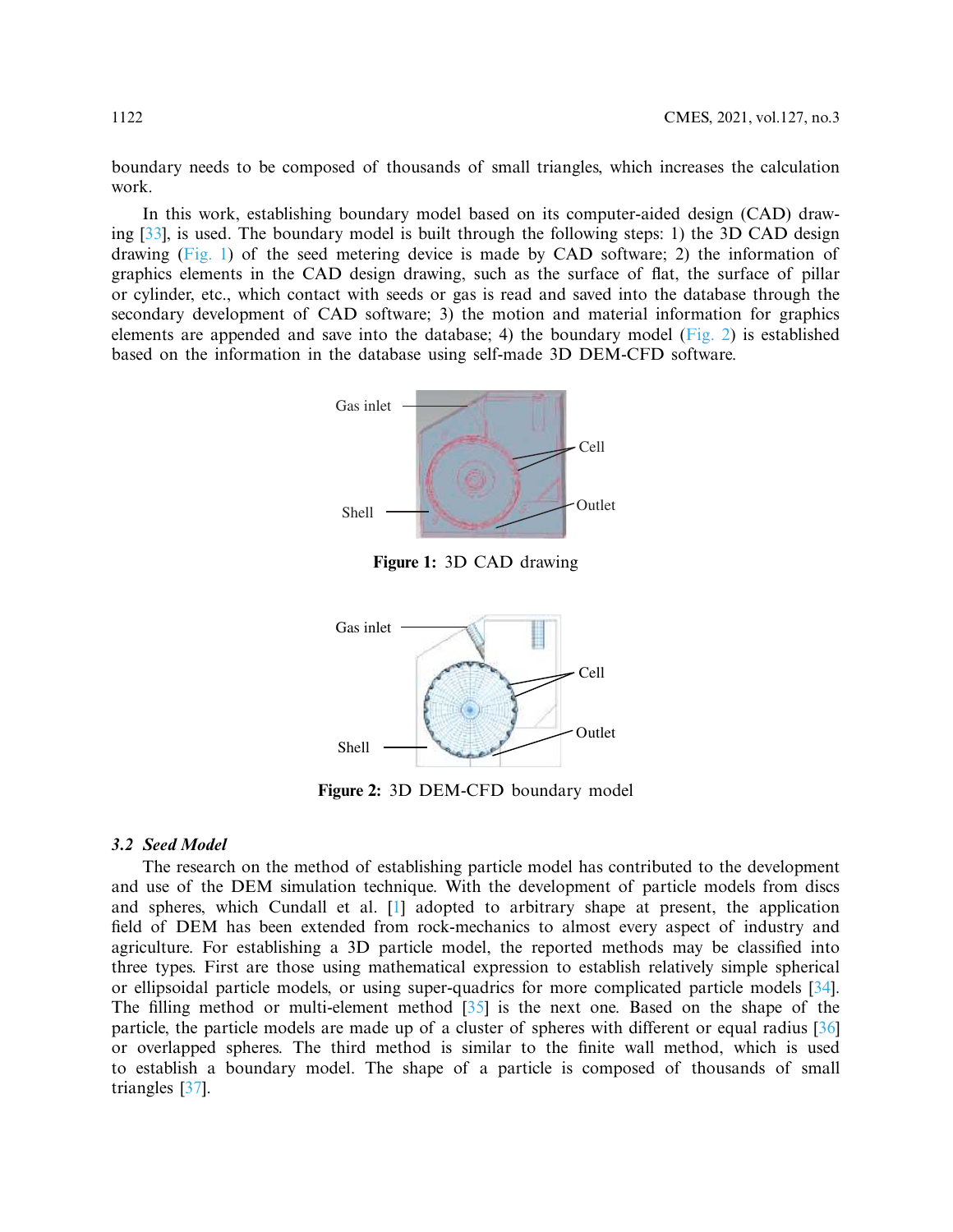#### CMES, 2021, vol.127, no.3 1123

The shape of soybean seed is not standard spherical or ellipsoidal. The 3D laser scanning technique and multi-element method are adopted to establish the particle model in this work. The seed is scanned using 3D laser scanner, and the particle model of the soybean seed is transmitted to the CAD software via some format (STL, etc.) firstly [\(Fig. 3\)](#page-4-0). Through humansoftware interaction, the seed model is represented with overlapped spheres. Then the information of each sphere is read and saved into the database. The seed model can be established using self-made 3D DEM-CFD software based on the information in the database [\(Fig. 4\)](#page-4-1).



**Figure 3:** Solid model of seed and overlapped spheres

<span id="page-4-0"></span>

Overlapped spheres

<span id="page-4-1"></span>**Figure 4:** 3D soybean seed model

#### *3.3 Parameters*

The linear-viscoelastic contact model is adopted to calculate the contact forces among seeds and between seed and seed metering device. [Tabs. 1](#page-5-0) and [2](#page-5-1) list the calculation parameters used. The 3D sizes of seeds are obtained through experiments. The seed density  $\rho$ , moisture content, coefficients of friction between seeds and boundary, normal contact stiffness  $k_n$ , and the coefficients of restitution *e* are all the mean values of the results obtained through experiments. The normal contact stiffness among seeds is about 1/2 of the one between seed and boundary. The tangential contact stiffness  $k_t$  is 2/3 of the normal contact stiffness  $k_n$ . The working process of the air-blowing seed metering device is simulated and analyzed using the self-developed software.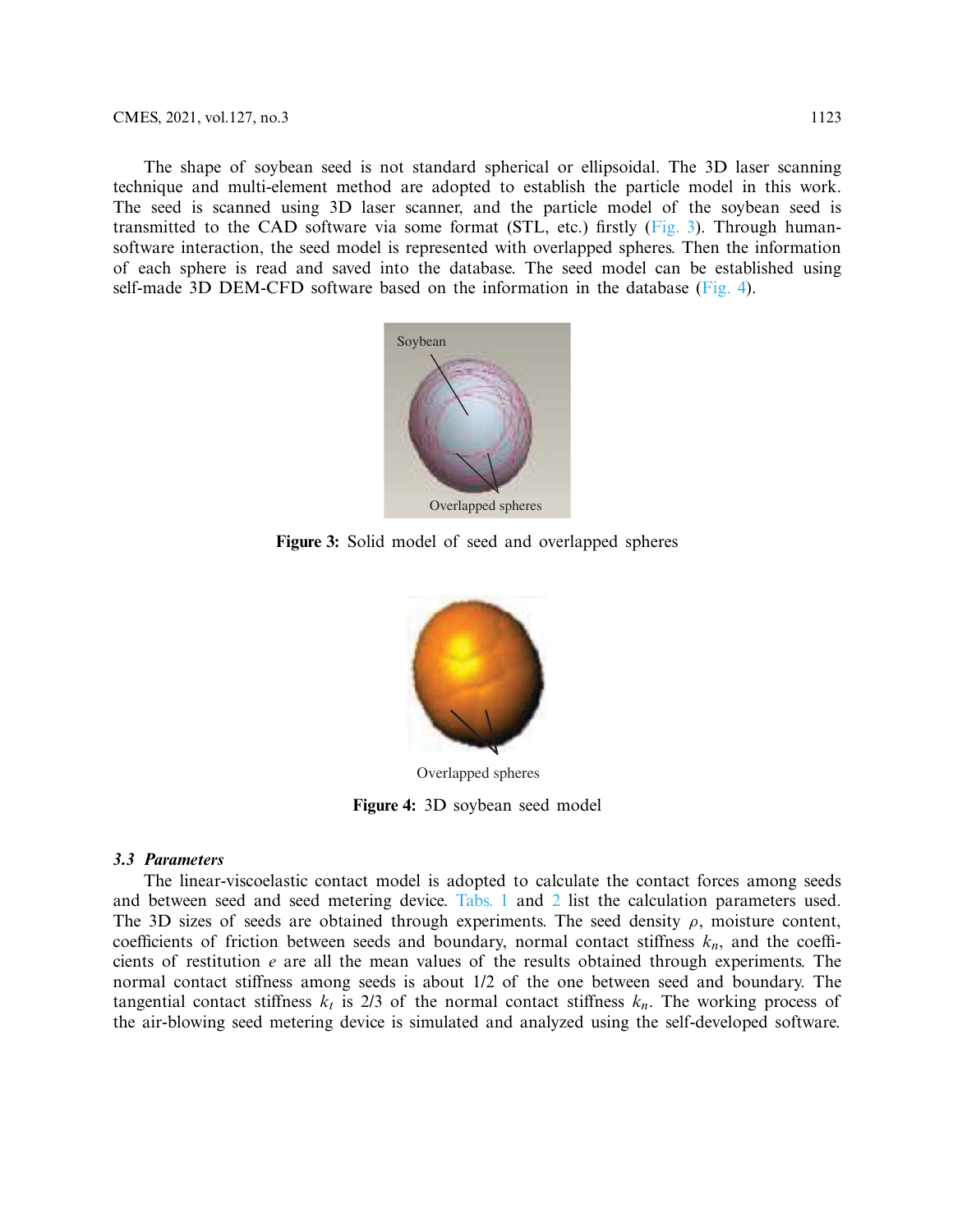| Parameters                                 |                                                  | Values (seeds) Values (seed and boundary) |  |  |  |
|--------------------------------------------|--------------------------------------------------|-------------------------------------------|--|--|--|
| Normal stiffness $k_n$ (N/m)               | 62500                                            | 125000                                    |  |  |  |
| Tangential stiffness $k_t$ (N/m)           | 41500                                            | 83000                                     |  |  |  |
| Normal damping coefficient $c_n$ (s/m)     | 0.72                                             | 0.72                                      |  |  |  |
| Tangential damping coefficient $c_t$ (s/m) | 0.59                                             | 0.58                                      |  |  |  |
| Kinetic coefficient of friction $f_k$      | 0.23                                             | 0.11                                      |  |  |  |
| Static coefficient of friction $f_s$       | 0.27                                             | 0.15                                      |  |  |  |
| Coefficient of restitution e               | 0.507                                            | 0.623                                     |  |  |  |
| Number of seeds $n$                        | 1050                                             |                                           |  |  |  |
| Kernel density $\rho$ (kg/m <sup>3</sup> ) | $1.269 \times 10^{3}$                            |                                           |  |  |  |
| Time steps (s)                             | $5 \times 10^{-5}$                               |                                           |  |  |  |
| Moisture content $(\%)$                    | 9.4                                              |                                           |  |  |  |
| Distribution of seed size (mm)             | Long $6.40 \sim 8.16$ , width $6.22 \sim 7.30$ , |                                           |  |  |  |
|                                            | thickness $5.09 \sim 6.24$ , follow normal       |                                           |  |  |  |
|                                            | distribution                                     |                                           |  |  |  |

<span id="page-5-0"></span>**Table 1:** Parameters of solid phase for simulation

<span id="page-5-1"></span>**Table 2:** Parameters of gas phase for simulation

| Parameters                                                      | Values                |
|-----------------------------------------------------------------|-----------------------|
| Viscosity of gas $(Pa-s)$                                       | $1.79 \times 10^{-5}$ |
| Gas destiny $(kg/m^3)$                                          | 1 237                 |
| Length, width, and thickness of gas area (mm)                   | 156/223/36            |
| Number of grids along the length, width and thickness direction | 30/45/7               |
| Length, width and thickness of single grid (mm)                 | 5.2/4.96/5.14         |

# **4 Results and discussion**

The air-blowing seed metering device is made of plexiglass in the proportion 1:1. The bench tests are conducted in similar field conditions according to the international standard ISO 7256/1: Sowing equipment–Test methods. Part 1: Single seeds drills (precision drills). The experimental results are analyzed by using the high-speed video system and blaster's motion analysis software. The rotational speeds of the seed metering wheel are 13.99, 20.33, 26.67, 33.01, and 39.35 r/min, respectively. The pressures and velocities of gas are shown in [Tab. 3.](#page-5-2)

| Direction                                                                                      | Pressure (kPa) | Velocity (m/s) | $X$ (m/s) | $Y$ (m/s) | $Z$ (m/s) |
|------------------------------------------------------------------------------------------------|----------------|----------------|-----------|-----------|-----------|
| $60^{\circ}$<br>5.916<br>0.4<br>0.8<br>8.266<br>9.574<br>1.2<br>12.110<br>1.6<br>13.354<br>2.0 |                |                | 2.958     | $-5.123$  |           |
|                                                                                                |                |                | 4.133     | $-7.159$  |           |
|                                                                                                |                | 4.787          | $-8.291$  |           |           |
|                                                                                                |                | 6.055          | $-10.488$ |           |           |
|                                                                                                |                |                | 6.677     | $-11.565$ |           |

<span id="page-5-2"></span>**Table 3:** Pressure and velocity of gas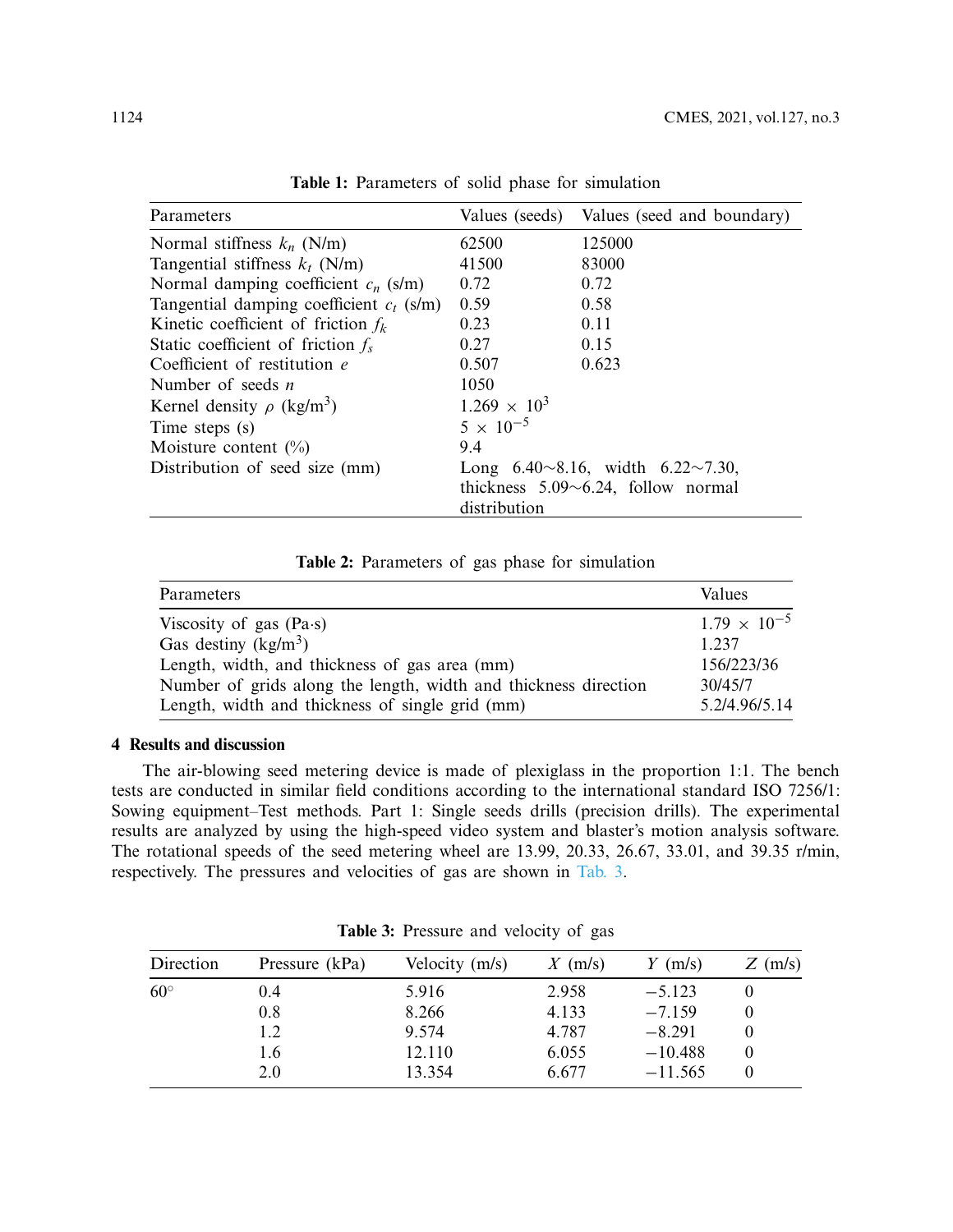There are so many factors affecting the movement of the seeds and gas in the seed metering device. The movement of seeds is random sometimes. With this in mind, the results are all analyzed 6 to 10 times under respective conditions. The outliers are removed, and the mean is taken as the analysis result.

#### *4.1 Seeding Performance*

The seeding performance (single seed rate, multi-seeds rate, and empty cell rate) is one of the most important parameters to judge whether the seed metering device is good or not. Based on the international standard ISO 7256/1, the rates of single seed, multi-seeds, and empty cell in 250 times discharging seeds process are adopted for analysis. The comparison of seeding performance with different rotational speeds and air pressures between simulation (Sim.) and experiment (Exp.) are shown in [Figs. 5–](#page-6-0)[10.](#page-8-0)

[Fig. 5](#page-6-0) shows the effect of rotational speed on the single seed rate with different air pressure. It can be seen that the single seed rate is above 85%, which means that the performance of the seed metering device is good. Because the higher the single seed rate, the less work it takes to thin the seedlings. The single seed rate goes down with the increase of the rotational speed. This is because the lower the rotation speed, the easier it is for the seeds to enter the cell by their own gravity and gas force. The higher the speed, the more noticeable this phenomenon. [Fig. 5](#page-6-0) also shows that the single seed rate has a small fluctuation in the experiment when the speed is below 26.67 r/min. When the rotation speed is greater than 26.67 r/min, the single seed rate reduction rate increases. The simulation results are in good agreement with the experimental results. When the speed is 26.67 r/min, the error reaches the maximum value, but the maximum error is still less than  $3\%$ .



<span id="page-6-0"></span>**Figure 5:** Effect of rotational speed on single seed rate

The effect of air pressure on the single seed rate with different rotational speeds can be seen in [Fig. 6.](#page-7-0) Single seed rate rises with increasing air pressure. This is because the greater the air pressure, the greater the drag force, and the particles are easier to fill into the cell. It can also be seen that the higher the speed, the greater the rate of single seed rate increases with the increase in air pressure. This is due to the fact that the single seed rate is high enough at low speeds, and the upside is limited.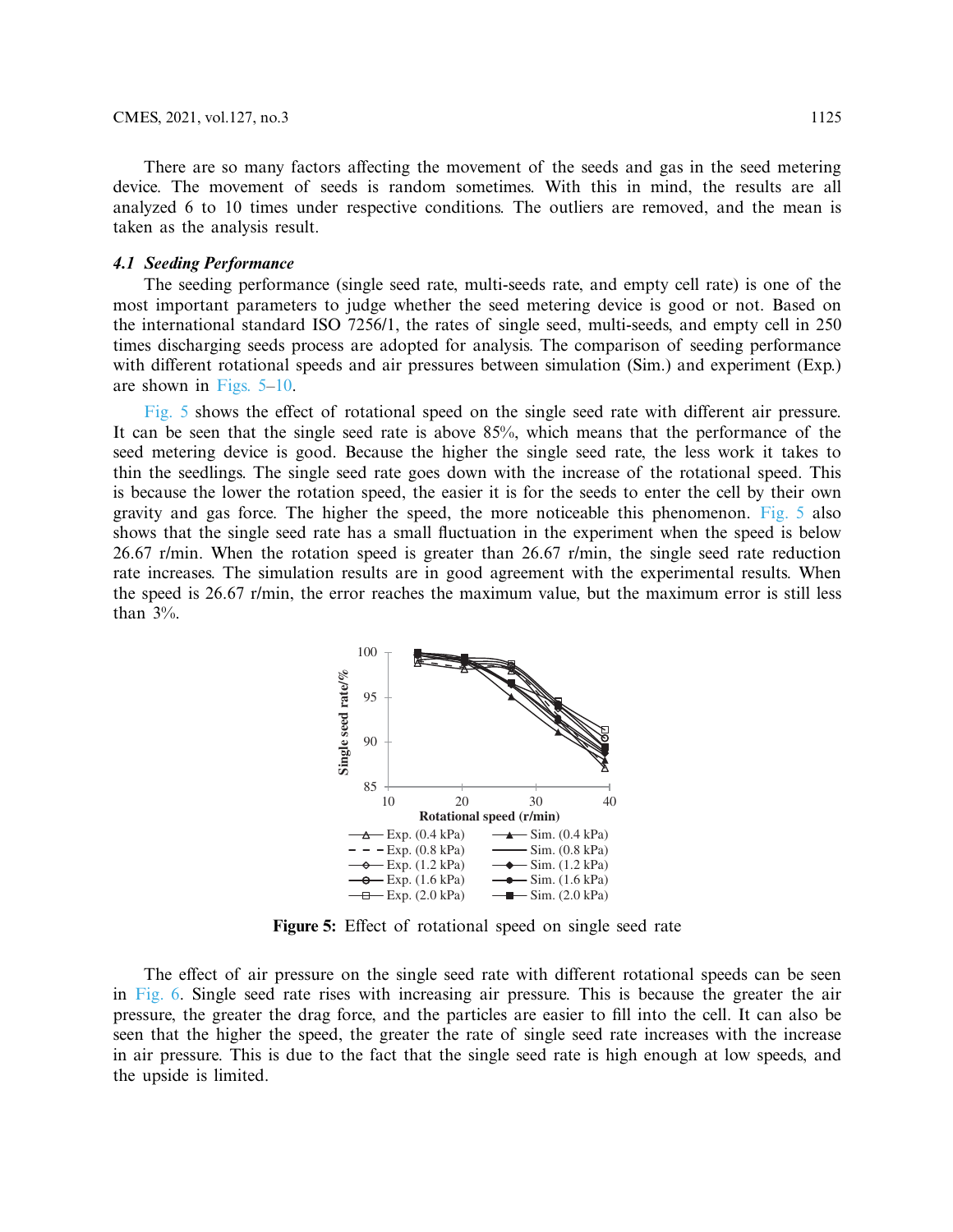

<span id="page-7-0"></span>**Figure 6:** Effect of air pressure on single seed rate

[Figs. 7](#page-7-1) and [8](#page-7-2) show the effect of rotational speed on empty cell rate with different air pressure, the effect of air pressure on empty cell rate with different rotational speeds, respectively. Since the multi-seeds rate of the seed metering device is below 1%, the changing trend of the empty cell rate with different rotational speed and air pressure is almost exactly the opposite of the changing trend of the single seed rate.



**Figure 7:** Effect of rotational speed on empty cell rate

<span id="page-7-1"></span>

<span id="page-7-2"></span>**Figure 8:** Effect of air pressure on empty cell rate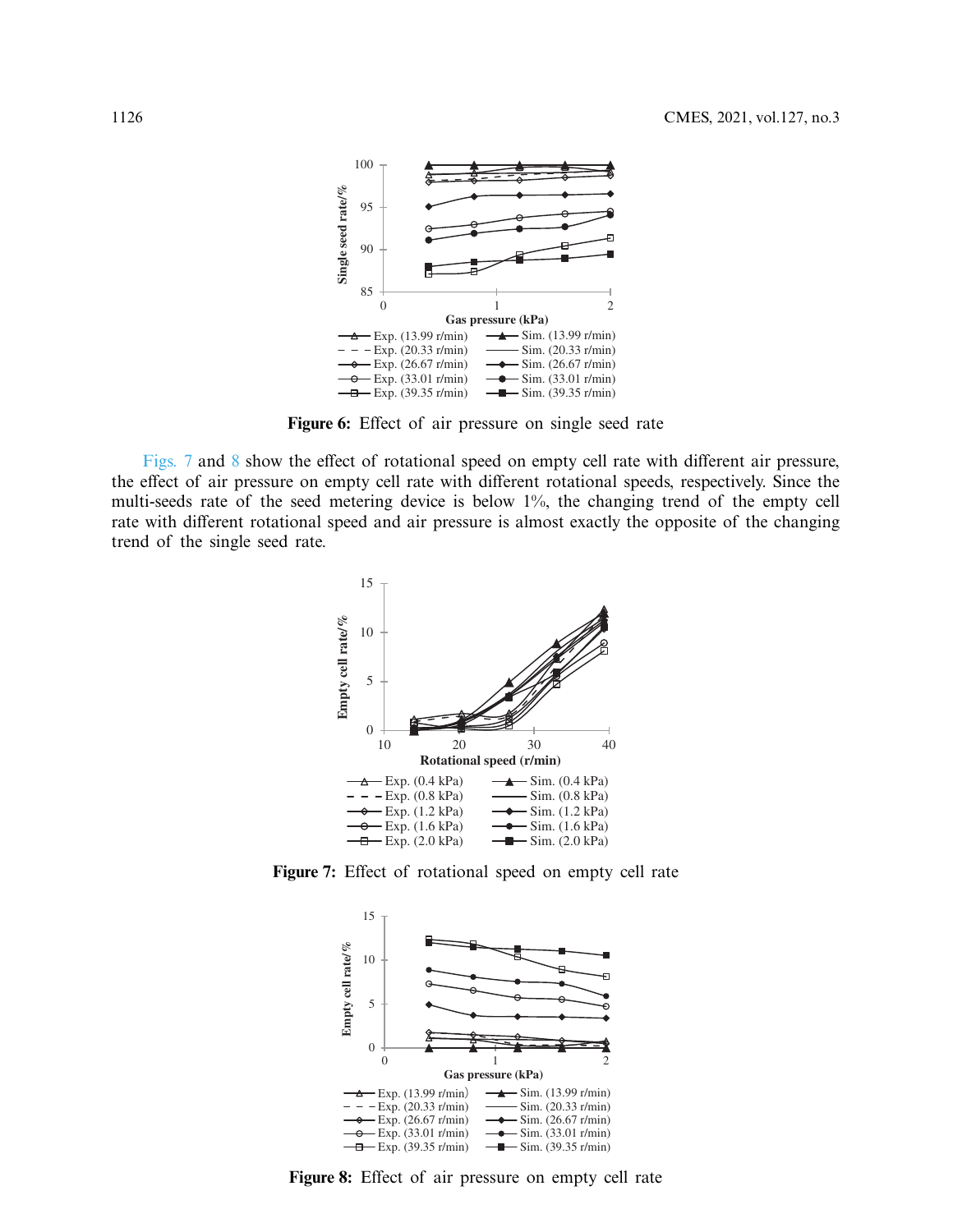The effect of rotational speed on multi-seeds rate can be known from [Fig. 9.](#page-8-1) It can be seen that under relatively low air pressure, 0.4 and 0.8 kPa, the multi-seeds rate increases with rotational speed increasing. As the air pressure increases to 1.2 kPa and above, the regularity becomes weaker. When the air pressure remains unchanged at 1.2 kPa, the multi-seeds rate goes up while the rotational speed increases from 13.99 to 20.33 r/min, and then the rate goes down when the speed is greater than 20.33 r/min. When the air pressure is stable at 1.6 kPa, the multi-seeds rate goes up when the rotational speed increases from 13.99 to 26.67 r/min and from 33.01 to 39.35 r/min, while the rate goes down when the speed increases from 26.67 to 33.01 r/min. When the air pressure remains unchanged at 2.0 kPa, the multi-seeds rate goes up while the rotational speed increases from 13.99 to 26.67 r/min, and then the rate goes down when the speed is greater than 26.67 r/min. The irregularity is more obvious in [Fig. 10,](#page-8-0) which shows the effect of air pressure on the multi-seeds rate.



**Figure 9:** Effect of rotational speed on multi-seeds rate

<span id="page-8-1"></span>

<span id="page-8-0"></span>**Figure 10:** Effect of air pressure on multi-seeds rate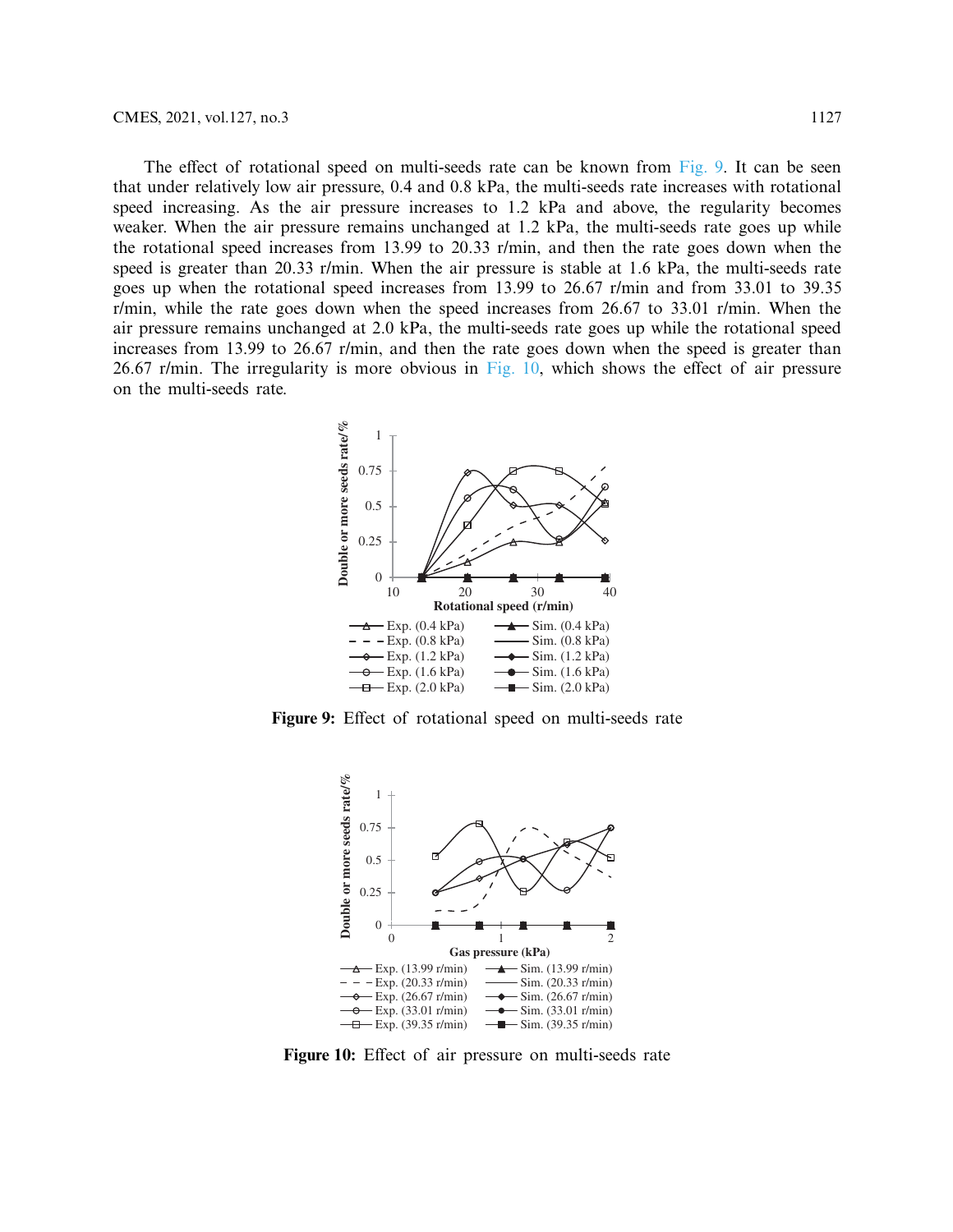It can also be known from [Figs. 9](#page-8-1) and [10](#page-8-0) that the multi-seeds rate is unchanged at zero in simulation. This is because that each cell of the air blowing seed metering device is designed to only hold one seed, unless the seed is deformed due to excessive squeezing force. Although it is random, there are indeed occasions when the seeds are deformed, and two or more seeds appear in one cell during the experiment. But the particle deformation has not been considered in the simulation at this stage, so this phenomenon appeared.

[Fig. 11](#page-9-0) is the gas velocity field and its partially enlarged view. It can be seen that near the cell in the area III, part of the gas enters the seeding wheel through the small holes at the bottom of the cells, promoting the seeds to enter the cells better under the drag force. That is the reason for the results shown in [Fig. 6.](#page-7-0) The single seed rate goes up slightly with the air pressure increasing. In the area III, the gas trajectory is spiral. This will cause the excess seeds to be carried away by the airflow under the drag force in the area I, so as to ensure that only one seed is retained in each cell. And this is the internal mechanism that this precision seed metering device can maintain high performance.



<span id="page-9-0"></span>**Figure 11:** Gas velocity field and its partially enlarged view

#### *4.2 Velocity of Seeds*

The mechanism governing the gas-solid flow in the seed metering device can be better explored through the seed velocity study. To analyze the velocity of seed, when the angle between the horizontal line and the line connecting the seed center and point *O* is  $22°± 2°$ , the seed which contacts with the seed metering wheel is chosen as the analysis object [\(Figs. 12](#page-9-1) and [13\)](#page-10-0).

<span id="page-9-1"></span>

**Figure 12:** Analysis object in experiment result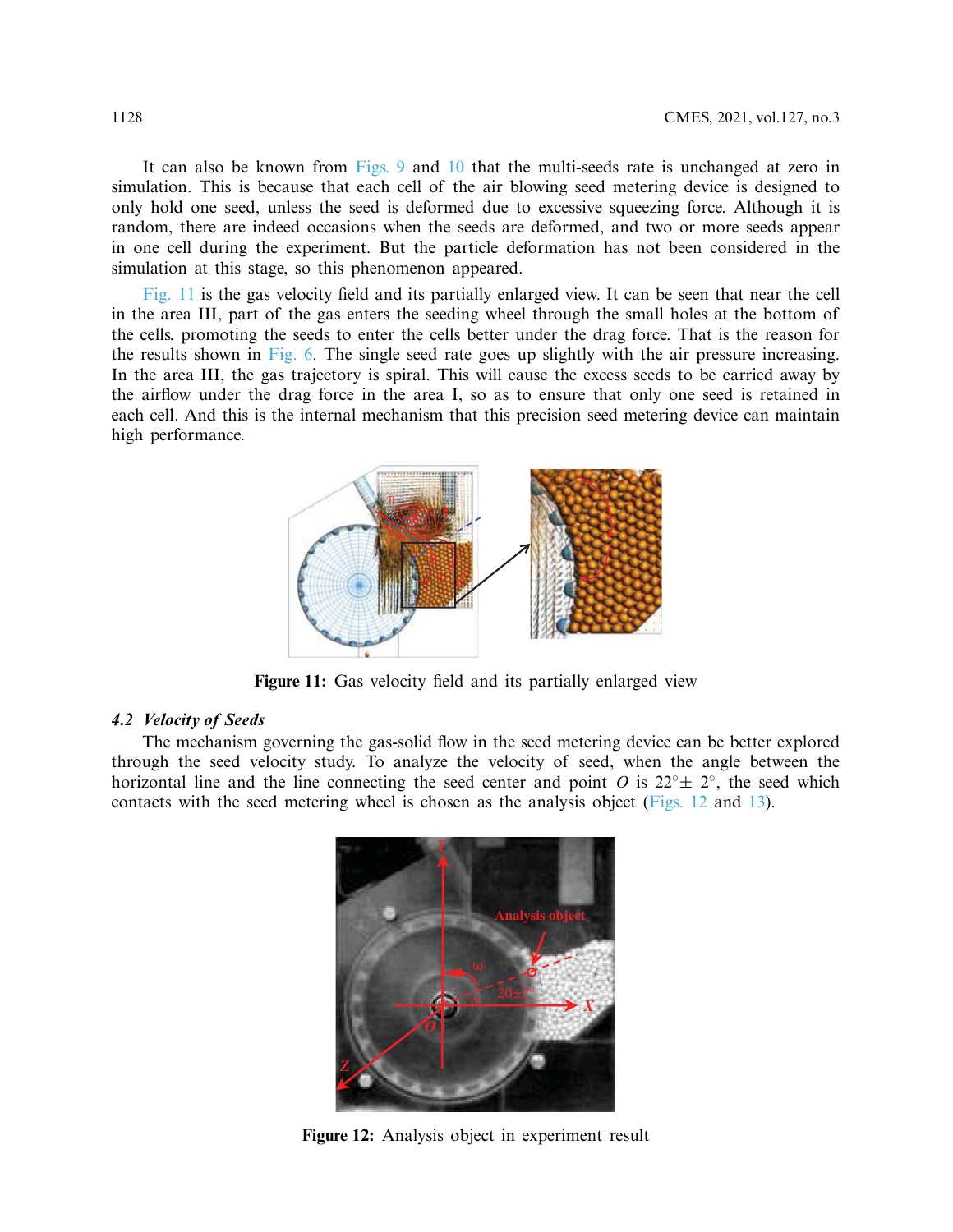

<span id="page-10-0"></span>**Figure 13:** Analysis object in simulation result

The comparison of velocities of seeds with different rotational speeds and air pressures between simulation and experiment are shown in [Figs. 14](#page-10-1) and [15.](#page-11-0) [Fig. 14](#page-10-1) shows that the seed velocity increases with the increasing rotational speed. [Fig. 15](#page-11-0) shows that the seed velocity decreases with the increasing air pressure. The same changing trend can be seen in experimental and simulation results. The low speed of the particles facilitates the particles to enter the cells, and then conducive to increase single seed rate. This is consistent with the results shown in [Figs. 5](#page-6-0) and [6.](#page-7-0)



<span id="page-10-1"></span>Figure 14: Effect of rotational speed on velocities of seeds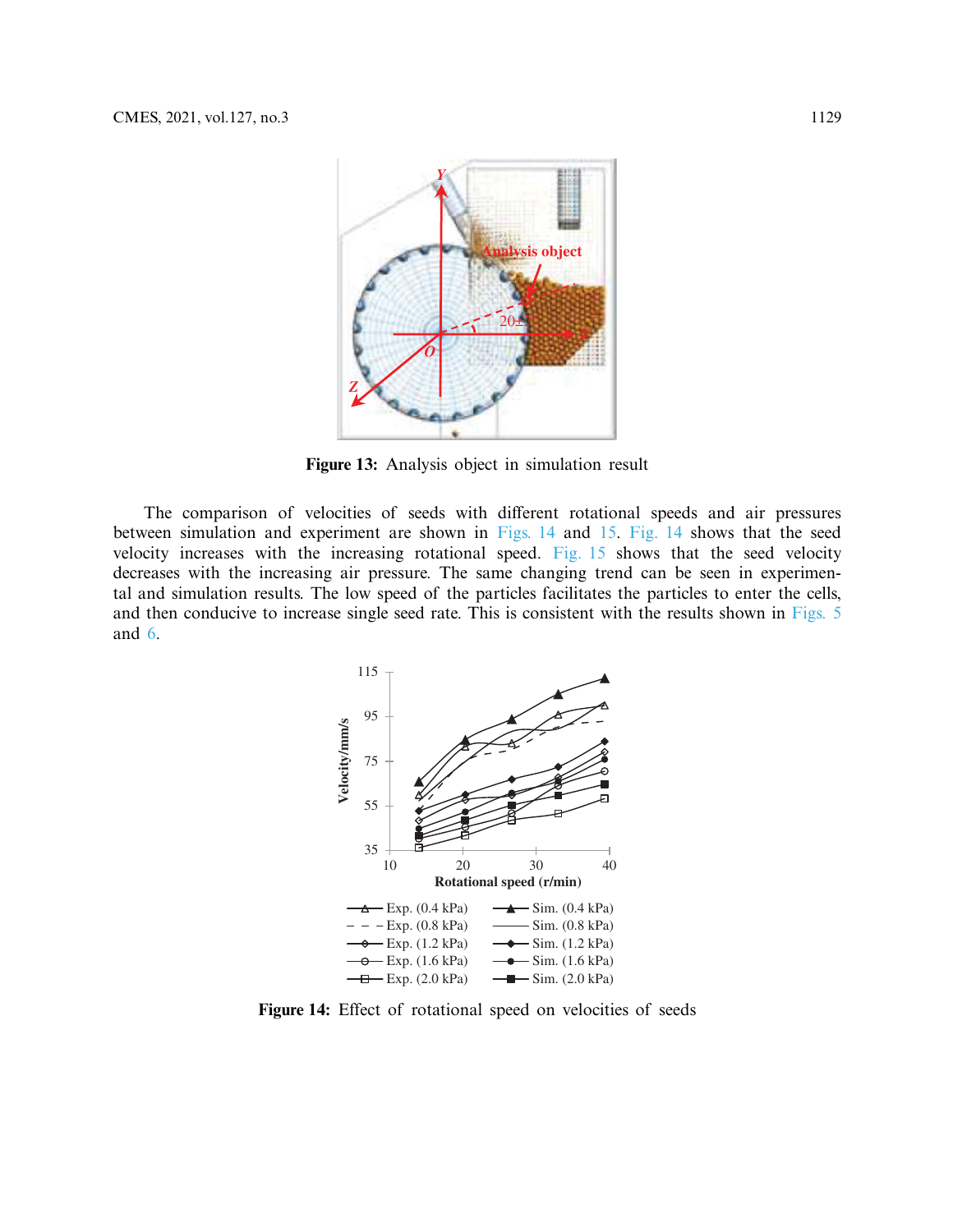

<span id="page-11-0"></span>Figure 15: Effect of air pressure on velocities of seeds

The reason for the results shown in the figures is that the greater the rotation speed, the greater the seeding wheel's friction force on the seeds, resulting in increased seed movement. And based on [Fig. 11,](#page-9-0) it can also infer that the greater the air pressure, the greater the drag force, which is opposite to the direction of the seed wheel's friction force, acting on the particles, the more stable the seeds are.

#### **5 Conclusion**

In this paper, the gas and seeds behaviors and the performance of air-blowing seed metering device have been studied at microscopic and macroscopic levels using 3D DEM-CFD. A similar agreement between simulation result and experiment result indicated that it is feasibility and validity of using this 3D DEM-CFD software to analyze the air-blowing seed metering device. Lots of useful information, from the detailed dynamic information of individual seed to the mechanisms governing gas-solid interactions, are obtained using this method. The main conclusions are summarized as follows:

(1) The simulation results are in good agreement with the experimental results. The single seed rate goes down with the increase of the rotational speed. The higher the speed, the more noticeable this phenomenon. Single seed rate rises with increasing air pressure. The higher the speed, the greater the ratio of single seed rate increases with the increase in air pressure.

(2) Under relatively low air pressure, 0.4 and 0.8 kPa, the multi-seeds rate increases with rotational speed increasing. As the air pressure increases to 1.2 kPa and above, the regularity becomes weaker.

(3) Part of the gas enters the seeding wheel through the small holes at the bottom of the cells, promoting the seeds to enter the cells better under the drag force.

(4) The seed velocity increases with the increasing rotational speed, and decreases with the increasing air pressure.

Funding Statement: The authors would like to express appreciation for the support of Australia Research Council (IH140100035), Nature Science Foundation of China (51675218), Doctor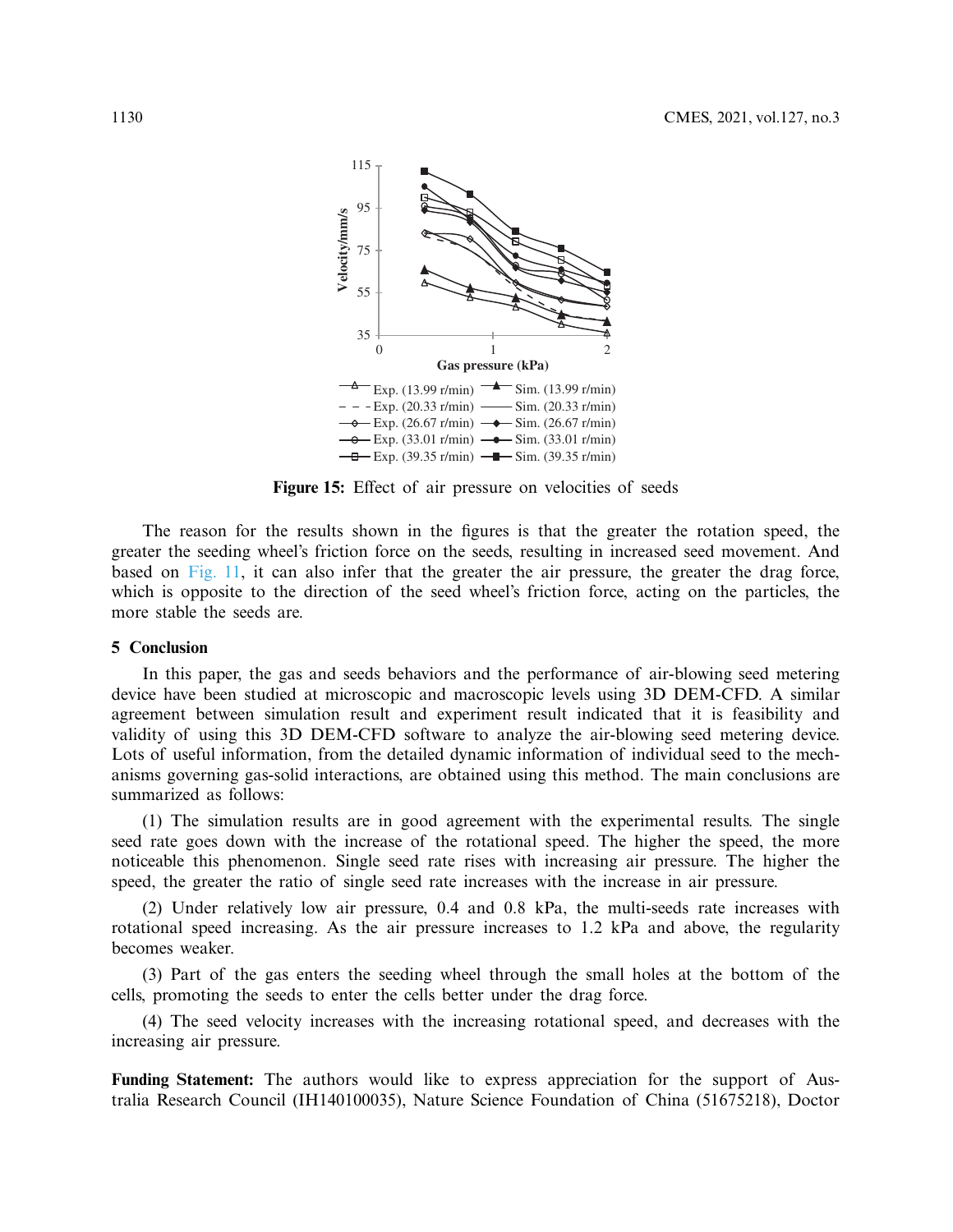Starting Foundation of Jiangxi University of Science and Technology (JXXJBS17078), Science and Technology Project of the Education Department of Jiangxi Province (GJJ180426).

**Conflicts of Interest:** The authors declare that they have no conflicts of interest to report regarding the present study.

#### **References**

- <span id="page-12-0"></span>1. Cundall, P. A., Strack, O. D. L. (1979). A discrete numerical model for granular assemblies. *Geotechnique, 29(1),* 47–65. DOI [10.1680/geot.1979.29.1.47.](http://dx.doi.org/10.1680/geot.1979.29.1.47)
- <span id="page-12-1"></span>2. Li, Z. Q., Yu, J. Q., Feng, Z. R., Fu, H., Zhang, L. N. et al. (2013). Simulation and performance analysis of a soybean seed metering device using discrete element method. *Sensor Letters, 11(6),* 1217–1222. DOI [10.1166/sl.2013.2897.](http://dx.doi.org/10.1166/sl.2013.2897)
- 3. Kuang, S. B., Li, K., Yu, A. B. (2020). CFD-DEM simulation of large-scale dilute-phase pneumatic conveying system. *Industrial & Engineering Chemistry Research, 59(9),* 4150–4160. DOI [10.1021/acs.iecr.9b03008.](http://dx.doi.org/10.1021/acs.iecr.9b03008)
- <span id="page-12-2"></span>4. Kuang, S. B., Zhou, M. M., Yu, A. B. (2020). CFD-DEM modelling and simulation of pneumatic conveying–A review. *Powder Technology, 365,* 186–207. DOI [10.1016/j.powtec.2019.02.011.](http://dx.doi.org/10.1016/j.powtec.2019.02.011)
- <span id="page-12-3"></span>5. Lu, Z., Negi, S. C., Jofriet, J. C. (1997). A numerical model for flow of granular materials in silos, Part 1: Model development. *Journal of Agricultural Engineering Research, 68(3),* 223–229. DOI [10.1006/jaer.1997.0196.](http://dx.doi.org/10.1006/jaer.1997.0196)
- <span id="page-12-4"></span>6. Zhang, X., Vu-Quoc, L. (2000). Simulation of chute flow of soybeans using an improved tangential force displacement model. *Mechanics of Materials, 32(2),* 115–129. DOI [10.1016/S0167-6636\(99\)00043-5.](http://dx.doi.org/10.1016/S0167-6636(99)00043-5)
- <span id="page-12-5"></span>7. Tanaka, H., Momozu, M., Oida, A., Yamazaki, M. (2000). Simulation of soil deformation and resistance at bar penetration by the distinct element method. *Journal of Terramechanics, 37(1),* 41–56. DOI [10.1016/S0022-4898\(99\)00013-0.](http://dx.doi.org/10.1016/S0022-4898(99)00013-0)
- <span id="page-12-6"></span>8. Sakaguchi, E., Suzuki, M., Favier, J. F., Kawakami, S. (2001). PH—Postharvest Technology: Numerical simulation of the shaking separation of paddy and brown rice using the discrete element method. *Journal of Agricultural Engineering Research, 79(3),* 307–315. DOI [10.1006/jaer.2001.0706.](http://dx.doi.org/10.1006/jaer.2001.0706)
- <span id="page-12-7"></span>9. Momozu, M., Oida, A., Yamazaki, M., Koolen, A. J. (2002). Simulation of a soil loosening process by means of the modified distinct element method. *Journal of Terramechanics, 39(4),* 207–220. DOI [10.1016/S0022-4898\(03\)00011-9.](http://dx.doi.org/10.1016/S0022-4898(03)00011-9)
- <span id="page-12-8"></span>10. Zhou, H. B., Chen, Y., Sadek, M. A. (2014). Modelling of soil-seed contact using the discrete element method (DEM). *Biosystems Engineering, 121(1),* 56–66. DOI [10.1016/j.biosystemseng.2014.02.006.](http://dx.doi.org/10.1016/j.biosystemseng.2014.02.006)
- <span id="page-12-9"></span>11. Ghodki, B. M., Goswami, T. K. (2017). DEM simulation of flow of black pepper seeds in cryogenic grinding system. *Journal of Food Engineering, 196,* 36–51. DOI [10.1016/j.jfoodeng.2016.09.026.](http://dx.doi.org/10.1016/j.jfoodeng.2016.09.026)
- <span id="page-12-10"></span>12. Li, Z. Q., Yu, J. Q., Zhang, W. L., Fu, H. (2011). Simulation analysis of working process and performance of inside-filling seed metering device by discrete element method. *Transactions of the Chinese Society of Agricultural Engineering, 27(11),* 32–36. DOI [10.3969/j.issn.1002-6819.2011.11.006.](http://dx.doi.org/10.3969/j.issn.1002-6819.2011.11.006)
- <span id="page-12-11"></span>13. Li, Z. Q., Yu, J. Q., Zhang, P., Xiong, D. L. (2019). Application of non-spherical DEM numerical simulation in drilling machinery. *Journal of Jiangxi University of Science and Technology, 40(5),* 72–79. DOI [10.13265/j.cnki.jxlgdxxb.2019.05.011.](http://dx.doi.org/10.13265/j.cnki.jxlgdxxb.2019.05.011)
- <span id="page-12-12"></span>14. Xu, B. H., Yu, A. B. (1997). Numerical simulation of the gas–solid flow in a fluidized bed by combining discrete particle method with computational fluid dynamics. *Chemical Engineering Science, 52(16),* 2785– 2809. DOI [10.1016/S0009-2509\(97\)00081-X.](http://dx.doi.org/10.1016/S0009-2509(97)00081-X)
- 15. van Willigen, F. K., Demirbas, B., Deen, N. G., Kuipers, J. A. M., van Ommen, J. R. (2008). Discrete particle simulations of an electric-field enhanced fluidized bed. *Powder Technology, 183(2),* 196–206. DOI [10.1016/j.powtec.2007.07.022.](http://dx.doi.org/10.1016/j.powtec.2007.07.022)
- 16. Limtrakul, S., Rotjanavijit, W., Vatanatham, T. (2007). Lagrangian modelling and simulation of effect of vibration on cohesive particle movement in a fluidized bed. *Chemical Engineering Science, 62(1–2),* 232– 245. DOI [10.1016/j.ces.2006.08.020.](http://dx.doi.org/10.1016/j.ces.2006.08.020)